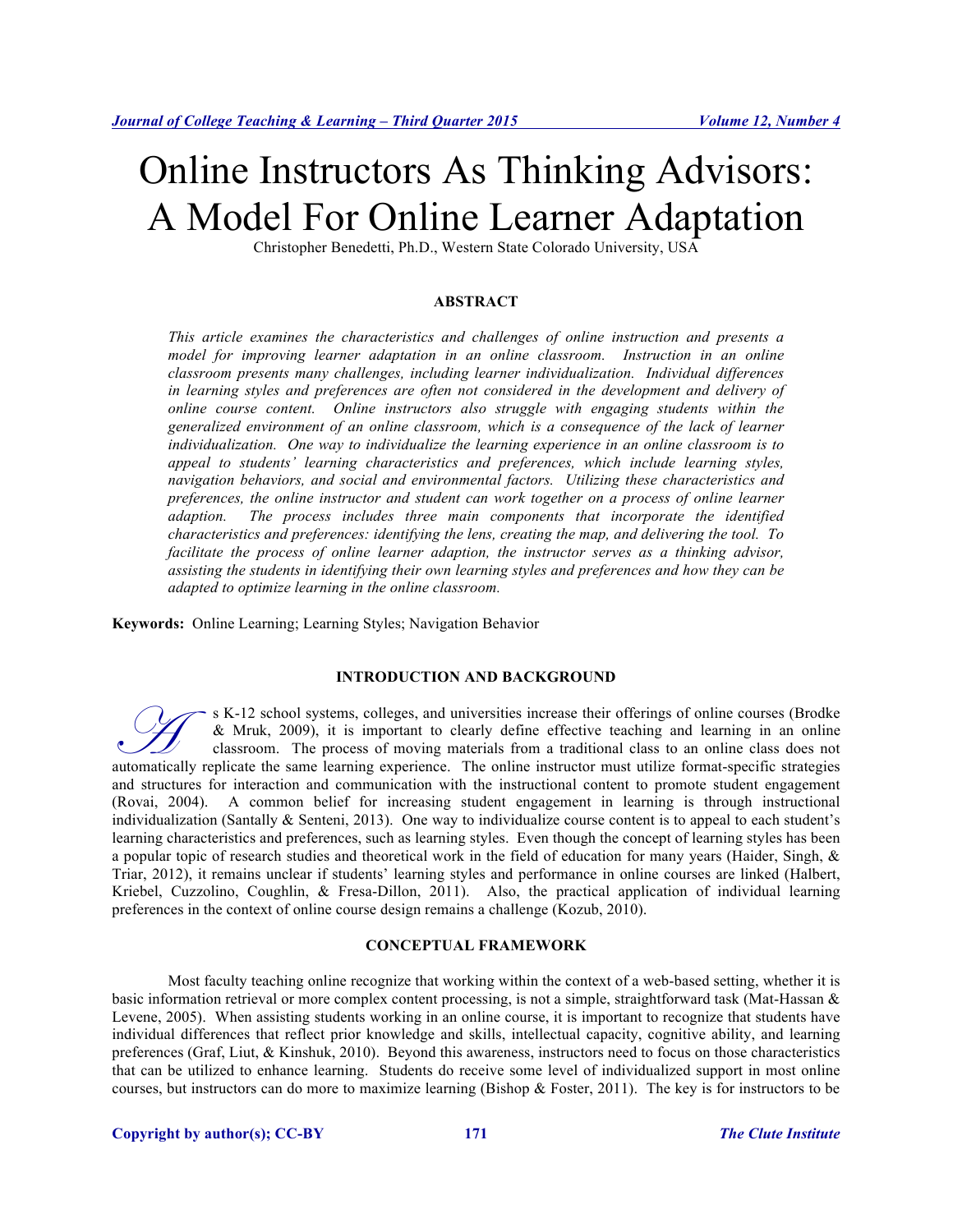able to identify students' individual learning characteristics, learning styles and navigation behaviors, and develop strategies that engage these characteristics.

#### **Learning Styles**

One of the most commonly identified learner characteristics is learning styles. "The concept of individual learning styles holds that the individual's learning style predisposes them to acquire and process new information in unique ways" (Kozub, 2010, p. 89). By their nature, learning styles have an impact on the individual's ability to learn (Manochehri, 2008) and process knowledge (Felder, 1996). Maximum learning can occur when the individual's learning style is properly utilized. While some educators debate the role learning styles specifically play in online courses, many believe that individual learning styles should at least be acknowledged (Lu & Chiou, 2010). A match between learning style and teaching style has been shown to be effective (Manochehri, 2008), but this is not always practical or possible in online courses. Although learning styles have not been shown to have a direct correlation to academic performance (Shih, Liu, & Sanchez, 2013), students' belief that a course met their learning styles and preferences has been linked to overall satisfaction (Manochehri, 2008), which can have a positive, indirect effect on learning.

#### **Navigation Behavior**

Navigation behavior is a learner characteristic that is unique to an online learning environment. Navigation behavior is the ability of the learner to retrieve, follow, and link multiple forms of information within a web-based environment (Sullivan, Gnesdilow, & Puntambekar, 2011). Successful navigation behavior is dependent upon knowledge and understanding of the information system (Mat-Hassan & Levene, 2005) to allow the individual to find needed information quickly and be able to return easily to previous pages or links. Individuals can possess a variety of navigation behaviors based upon their prior experience working with hypertext, comfort with technology, and even their reading comprehension skills (Sullivan et al., 2011). Several studies have established a link between navigation behaviors and a student's learning style in an online environment (Bousbia, Rebai, Labat, & Balla, 2010), which can create further variance in individual navigation behaviors.



**Figure 1.** Comparison between learning styles and navigation behavior in an online classroom.

# **DISCUSSION OF THE MODEL**

In order to maximize the learning experience for students enrolled in online courses, instructors must effectively utilize the learning characteristics of each student. In an online classroom, learner characteristics work together in a unique way to process information and build understanding. Fortunately, online instruction has embedded flexibility that allows the instructor to meet a variety of learner needs and preferences (Zacharis, 2010). Knowledge of students' learning styles and preferences can help instructors take advantage of the embedded flexibility and alter their approach and strategies in the classroom (Rogers & McNeil, 2009). However, online

**Copyright by author(s); CC-BY 172** *The Clute Institute*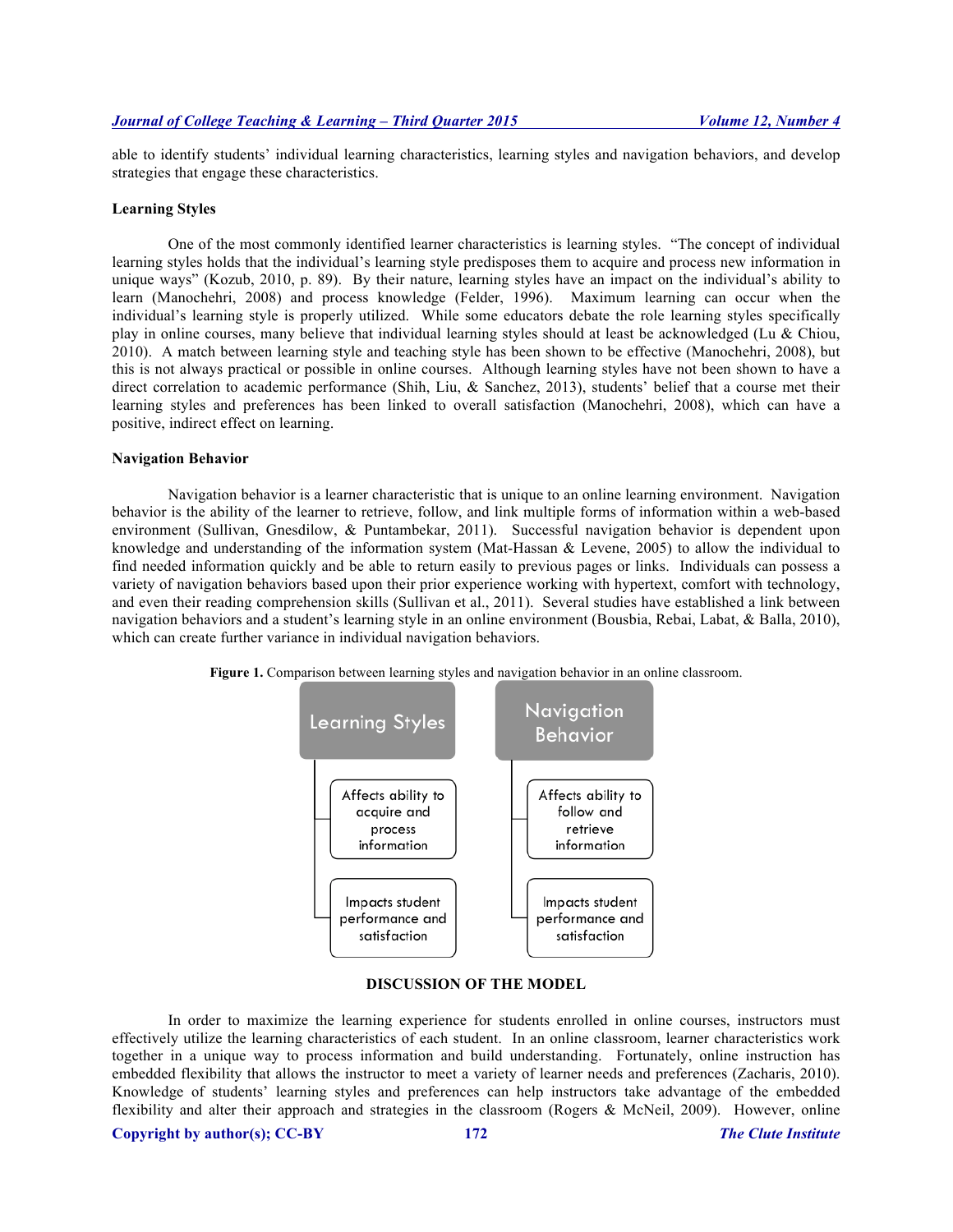# *Journal of College Teaching & Learning – Third Quarter 2015 Volume 12, Number 4*

instructors face a daunting task of organizing and representing information to meet all of their students' learner characteristics and preferences (Santally & Senteni, 2013). Online courses must be designed before the class begins, so instructors need to somehow predict individual learner preferences prior to interacting with their students, which is impractical and inefficient. Instead, online instructors can assist students adapt to course content using their preferred learning styles. In this way, instructors become "thinking advisors," as they guide the students through their individual processing of the course.

#### **Identifying the Lens**

An individual's learning style defines how information is perceived and interpreted during the learning process (Kozub, 2010). In essence, it is the way the individual views the world when engaged in learning. In this way, a learning style becomes the lens used by the student to view and interpret instructional content. Most students are unaware or have misconceptions of their learning style (Halbert et al., 2011) or how they perceive content in an online classroom. Before any individualized course or learner adaptation can occur, the students and the instructor need to be able to accurately identify the students' individual learning style.



**Figure 2.** Conceptual process of facilitating individual content perception in an online classroom.

Learning style identification can occur through a variety of ways, such as a quantitative learning style questionnaire or a qualitative behavioral observation (Bousbia, Rebai, Labat, & Balla, 2009). Although the instructor can facilitate the process of learning style identification, it is important that the students have control of the process. Students who are able to self-identify their learning style are more likely to believe the results of the identification process to be accurate (Halbert et al., 2011).

#### **Creating the Map**

Online instructors must help students move through the learning material in an online classroom (Graf et al., 2010). Without this assistance, students can become confused, disoriented, and ultimately disengaged from the course. The initial step of identifying learning styles provides a broad view of how each student will interpret course content, but it does not clearly indicate how the student will navigate the course. Although specific classifications of navigation behaviors exist (Bousbia et al., 2009), there are general practices that are beneficial to all individuals trying to navigate an online environment (Mat-Hassan & Levene, 2005). Online instructors can create a multicomponent "map" that provides direction for interacting with the course and establishes a clear path to move between various parts of the course.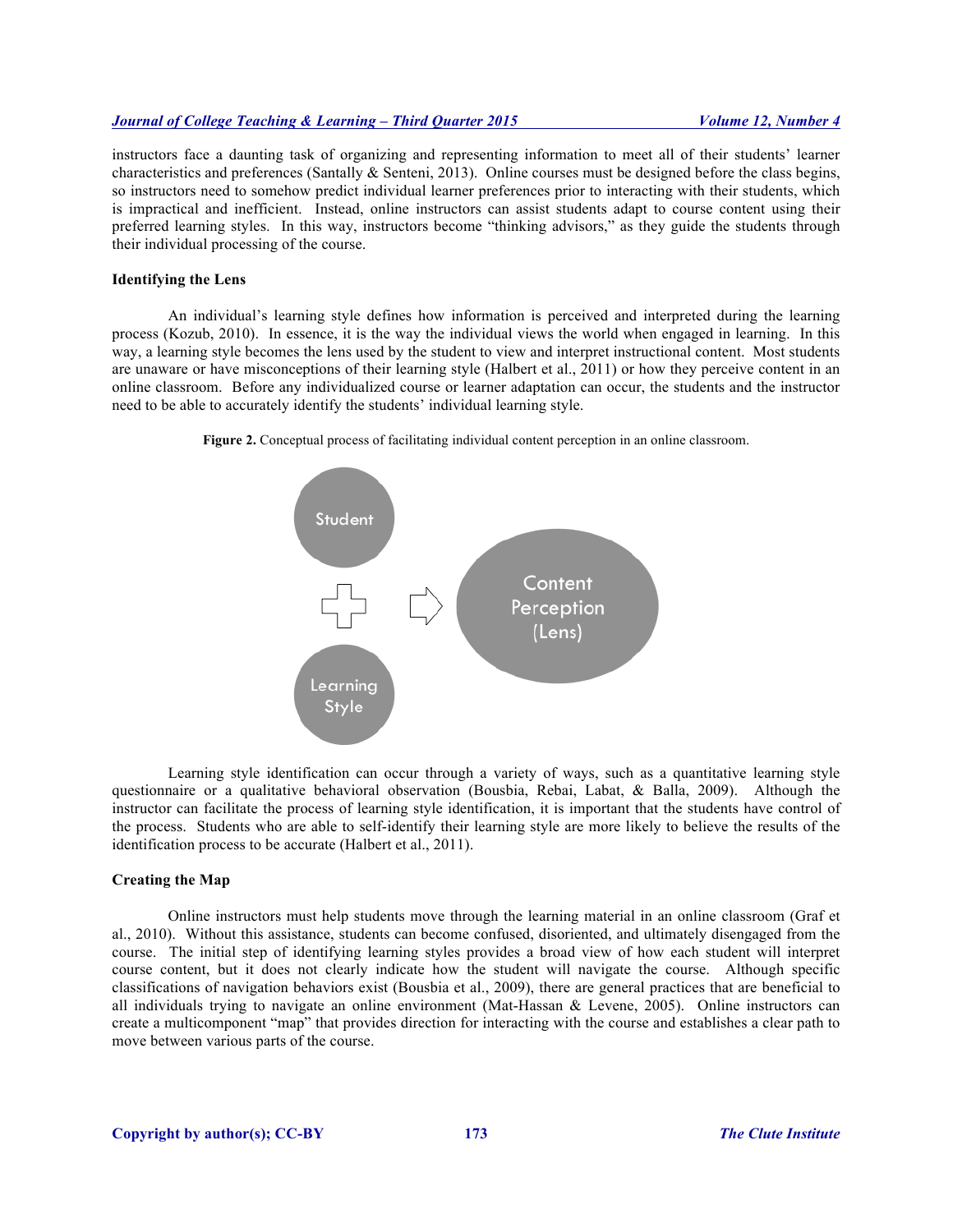#### *Journal of College Teaching & Learning – Third Quarter 2015 Volume 12, Number 4*



**Figure 3.** Characteristics of a navigational map in an online classroom.

Instructors can develop an interactive, multimedia presentation that demonstrates the features of the course and highlights locations of important information. Once the student is inside the course management system, a hyperlink-based, accessible table of contents can provide a sequential trail for the students to follow, allowing them to easily follow the intended flow of the course while also being able to quickly move to other parts of the course. The presentation and table of contents will help students' navigation behavior to be more purposeful, focused, and less distracting to their learning.

#### **Delivering the Tool**

Learning style theories, and thus learning styles, are many and varied (Haider, Singh, & Triar, 2012). As a result, it is challenging to design an online course that will meet each and all student's individual learning styles and preferences (Santally & Senteni, 2013). If the students' learning styles are known, however, the online instructor can help students adapt their learning style to the course content. Adaption occurs through the self-analysis of various influences, such as learning environment, social preferences, and motivational factors. Students can not only adapt, but optimize, their learning by understanding the role and importance of these influences.



Learning style application models can further interpret, as well as facilitate, the student's individual learning style by providing examples of how the learning style can be used in specific academic situations (Cicco, 2011). Application models can be represented visually, with text, or a combination of both. Some learning style theories include application models, such as those by Dunn and Dunn (2006) and Felder and Spurlin (2005). Even with existing application models, the instructor may need to further adapt the models to fit the learner experience

#### **Copyright by author(s); CC-BY 174** *The Clute Institute*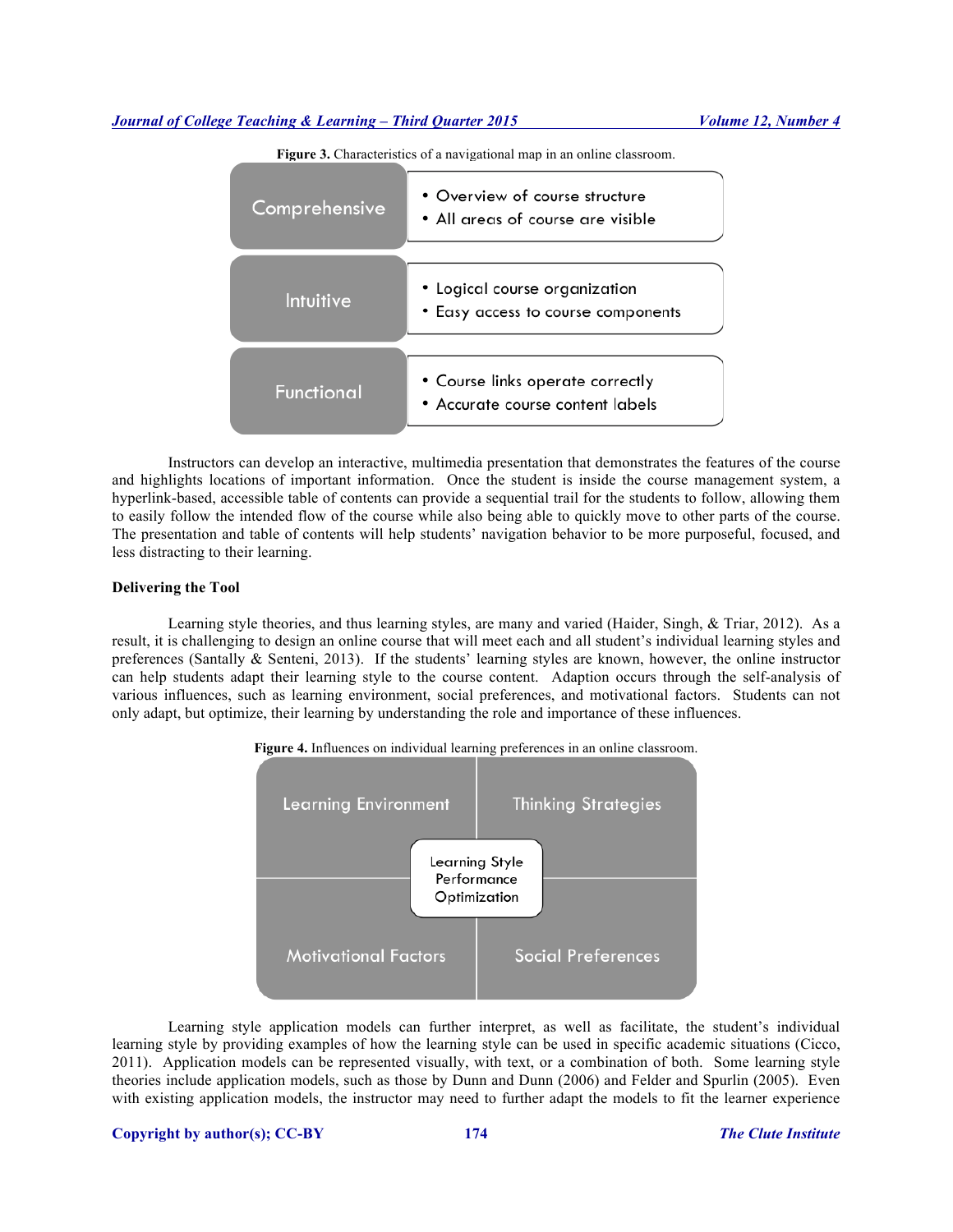specific to the online classroom. Also, it is important that the application model reflect the learning style of the individual. A student with a learning style that is heavily dependent on abstract visualization should be given a graphical representation of the model. With learning styles identified and navigation behavior regulated, students can effectively use the strategies associated with their learning style to maximize content understanding.

### **CONCLUSION**

In an online classroom, the student and instructor must work together towards effective and appropriate learner adaptation. Real time communication is not always available or possible in an online classroom setting, yet instructors can utilize strategies to process and facilitate students' learning preferences to promote online learner adaption. These strategies include helping students to identify their learning styles (identifying the lens), developing methods for navigating the course (creating the map), and utilizing a system for interpreting learner preferences based on learning styles (delivering the tool).

**Figure 5.** Model for Online Learner Adaptation.



The process of learner adaptation should be cyclical to allow for variances in courses and instructors and changes to student learning styles/preferences (Daghan & Akkoyunlu, 2012). In this model, the instructor becomes the thinking advisor to the student, as the student is in control of identifying learning styles and preferences. While the student leads the learning style and preference identification, the instructor is also responsible for development of course navigation and organization and the learning application tool. Sharing the responsibilities of online learner adaption essentially creates a partnership between student and instructor that can ultimately lead to better overall learning outcomes, which should be the goal of all online courses.

#### **AUTHOR'S NOTE**

This paper was presented at the 2014 Clute Institute International Academic Conference on January 1-4, 2014 in Orlando, Florida.

#### **AUTHOR INFORMATION**

Dr. Christopher Benedetti currently serves as an Assistant Professor of Educational Leadership at Western State Colorado University. Dr. Benedetti holds three degrees in education, including a Ph.D. in Leadership in Education from Barry University. Dr. Benedetti has spent over 15 years in the field of K-12 education, including working as a teacher, principal, and consultant. Dr. Benedetti has also presented at several state and national conferences covering topics on school leadership, teacher development, and effective instruction. E-mail: cbenedetti@western.edu

#### **Copyright by author(s); CC-BY 175** *The Clute Institute*